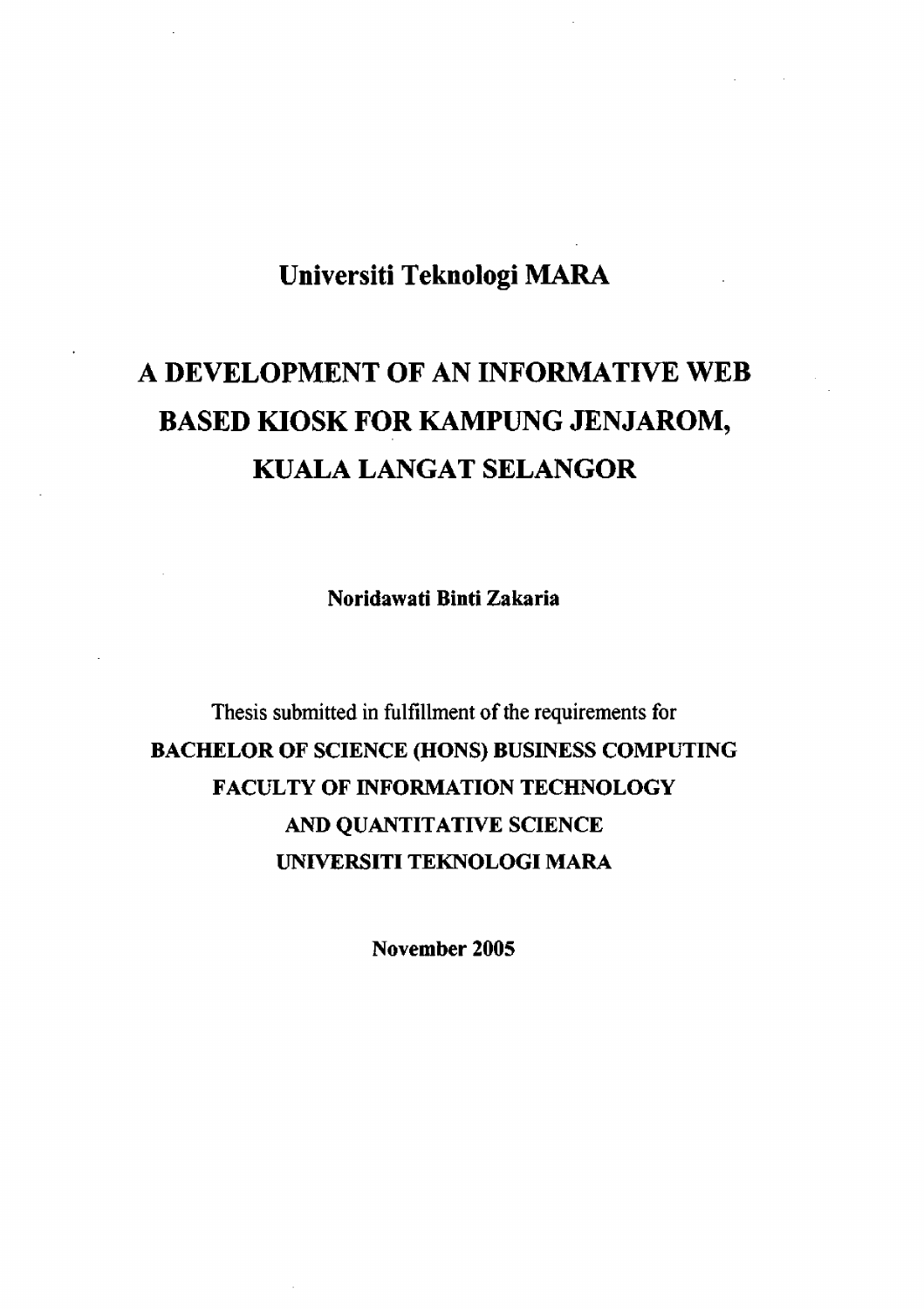#### **APPROVAL**

#### **A DEVELOPMENT OF AN INFORMATIVE WEB BASED KIOSK**

#### **BY**

#### **NORIDAWATI BT ZAKARIA**

This final report has completed under the supervision of thesis advisor and has been approved by thesis supervisor, Mr. Syamsul Hairi Yaakop. It was submitted to the Faculty of Information Technology and Quantitative Science and was accepted in partial fulfillment of the requirement for the Degree of Bachelor of Science Honors Business Computing.

Approved by:

Mr. Syamsul Hairi Yaakop

Thesis Supervisor

Date: November 21, 2005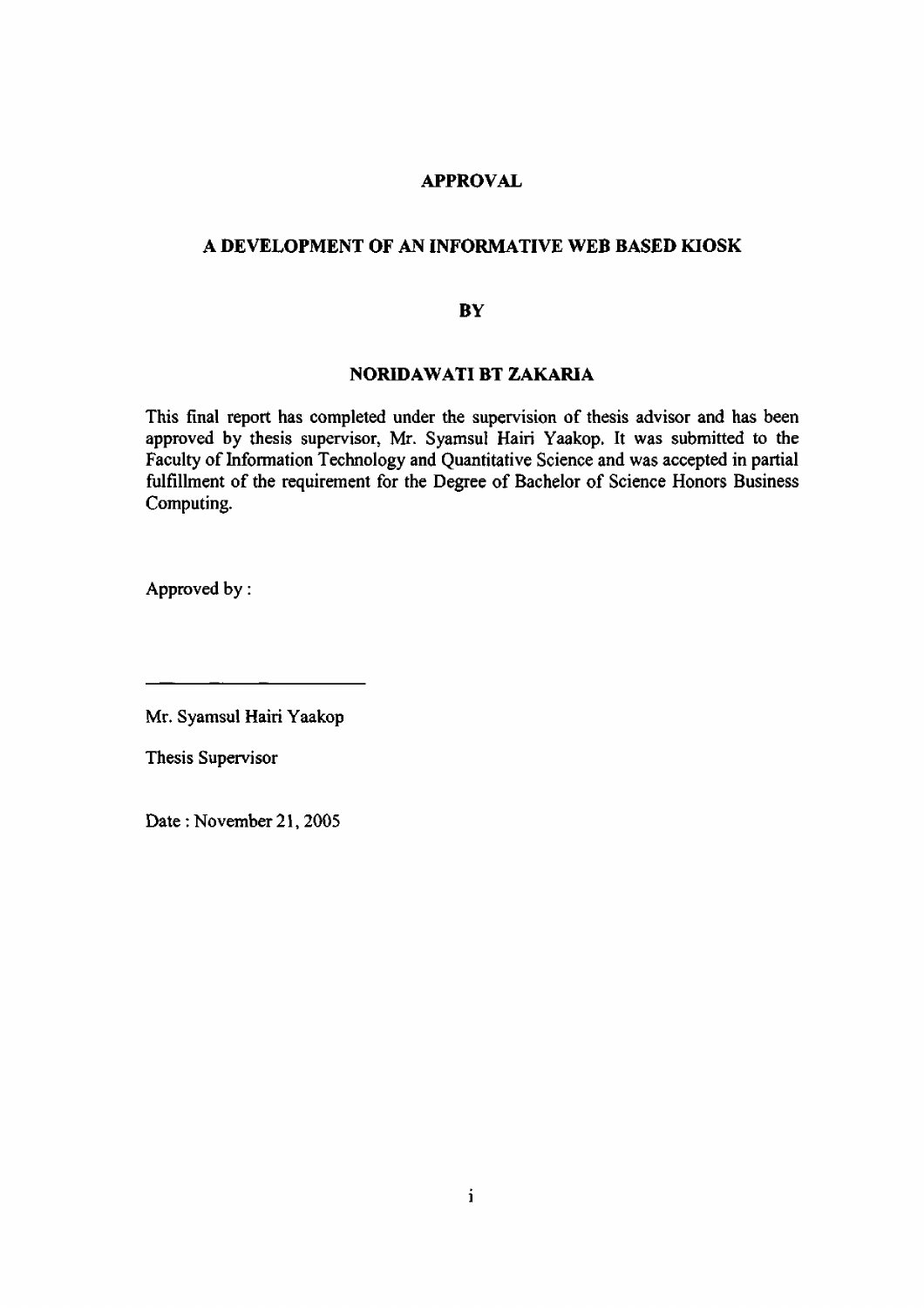#### DECLARATION

I certify that this thesis and the research to which it refers are the product of own work and that any ideas or quotation from the work or other people, published or otherwise are fully acknowledge in accordance with the standard referring practice of the discipline.

NOVEMBER 21,2005 NORIDAWATIBINTI ZAKARIA 2002326755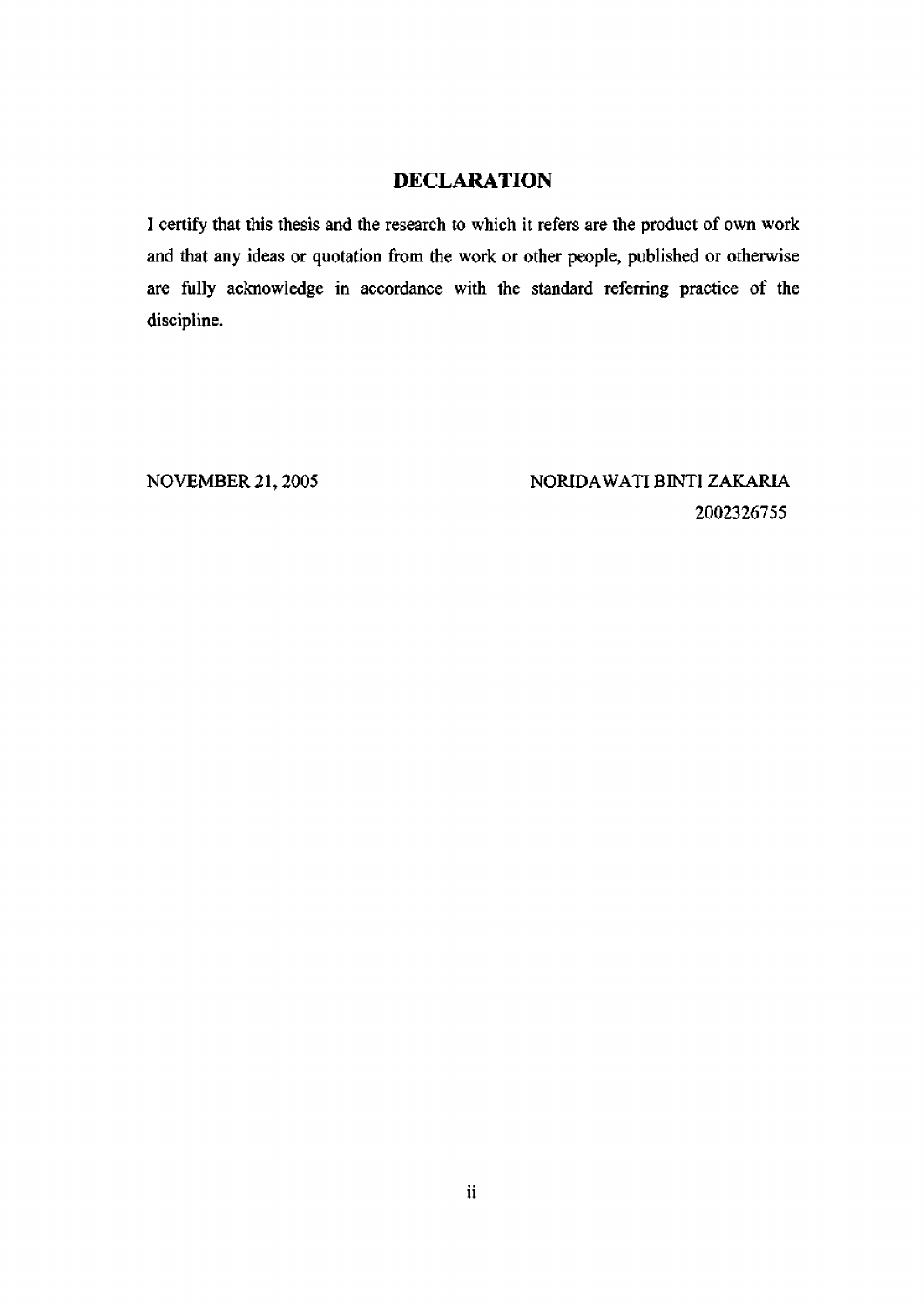#### **ABSTRACT**

The number and range of university of adapting and developing a website as their tools to provide and distribute information is growing rapidly. These websites are the tools to provide education information also called as collaboration to their students, lecturer's staffs and visitors. These websites are commonly use by various university in Malaysia as their tools. As the growing era technology, the term of virtual tour existed in the website usage. This term shows that the user can feel the environment of real world in their viewing website from anywhere also called as simulation of real world. Based on this experience using website as collaboration tools, the usage can be enhanced to presentation of information in virtual tour form through the research where user can view several area of Kampung Jenjarom at Kuala Langat Selangor in panoramic image view (360°) and can view the village information directly from this website. The analysis was carried out, a design and preliminary implementation of a prototype is developed. Experience from the trial of the system shows that the virtual village concept brought through this website is more cost effective and wonderful to develop.